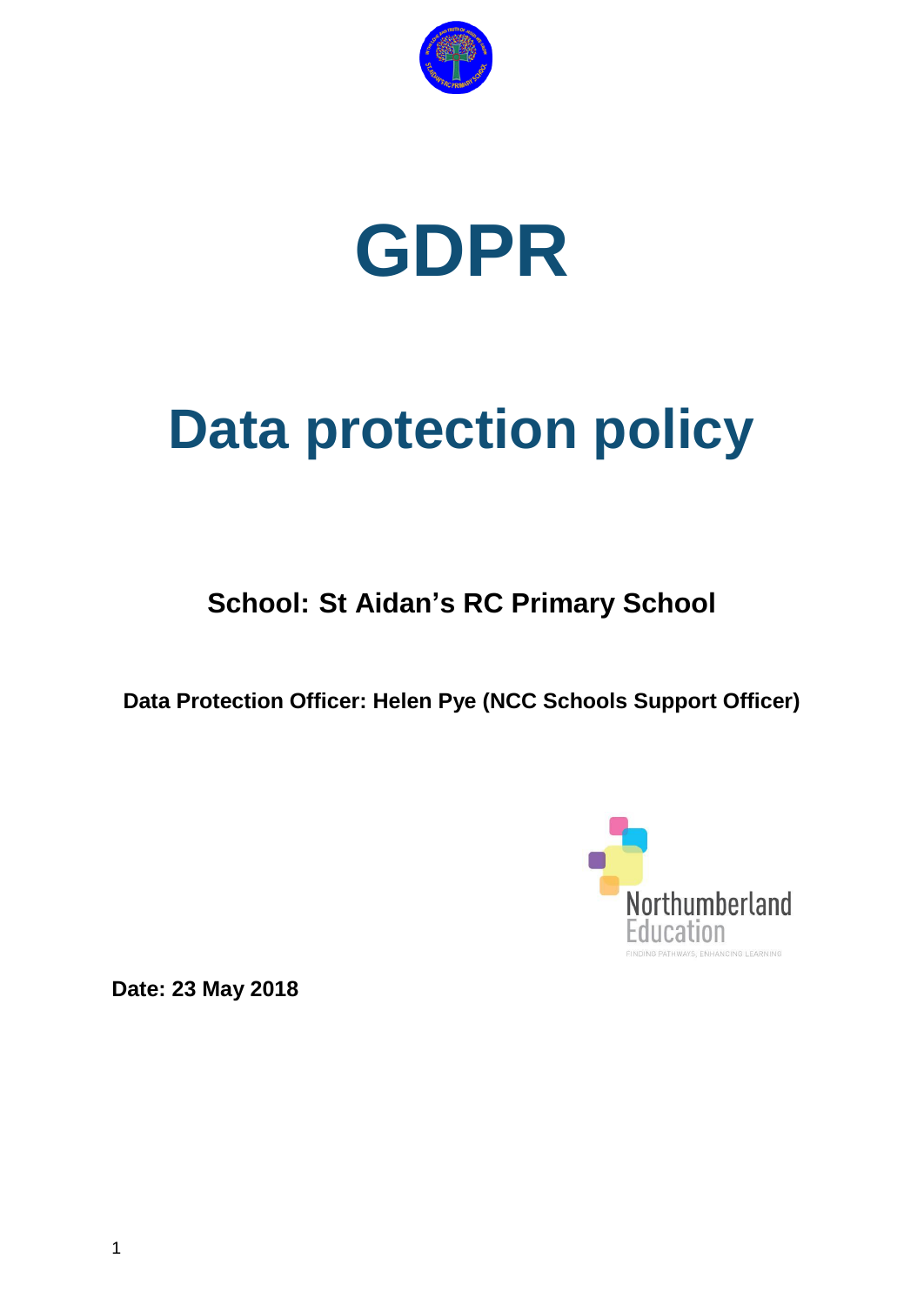

## **Contents**

Introduction

- 1. Legal framework
- 2. Applicable data
- 3. Principles
- 4. Accountability
- 5. Data protection officer (DPO)
- 6. Lawful processing
- 7. Consent
- 8. The right to be informed
- 9. The right of access
- 10. The right to rectification
- 11. The right to erasure
- 12. The right to restrict processing
- 13. The right to data portability
- 14. The right to object
- 15. Automated decision making and profiling
- 16. Privacy by design and privacy impact assessments
- 17. Data breaches
- 18. Data security
- 19. Publication of information
- 20. CCTV and photography
- 21. Data retention
- 22. DBS data
- 23. Policy review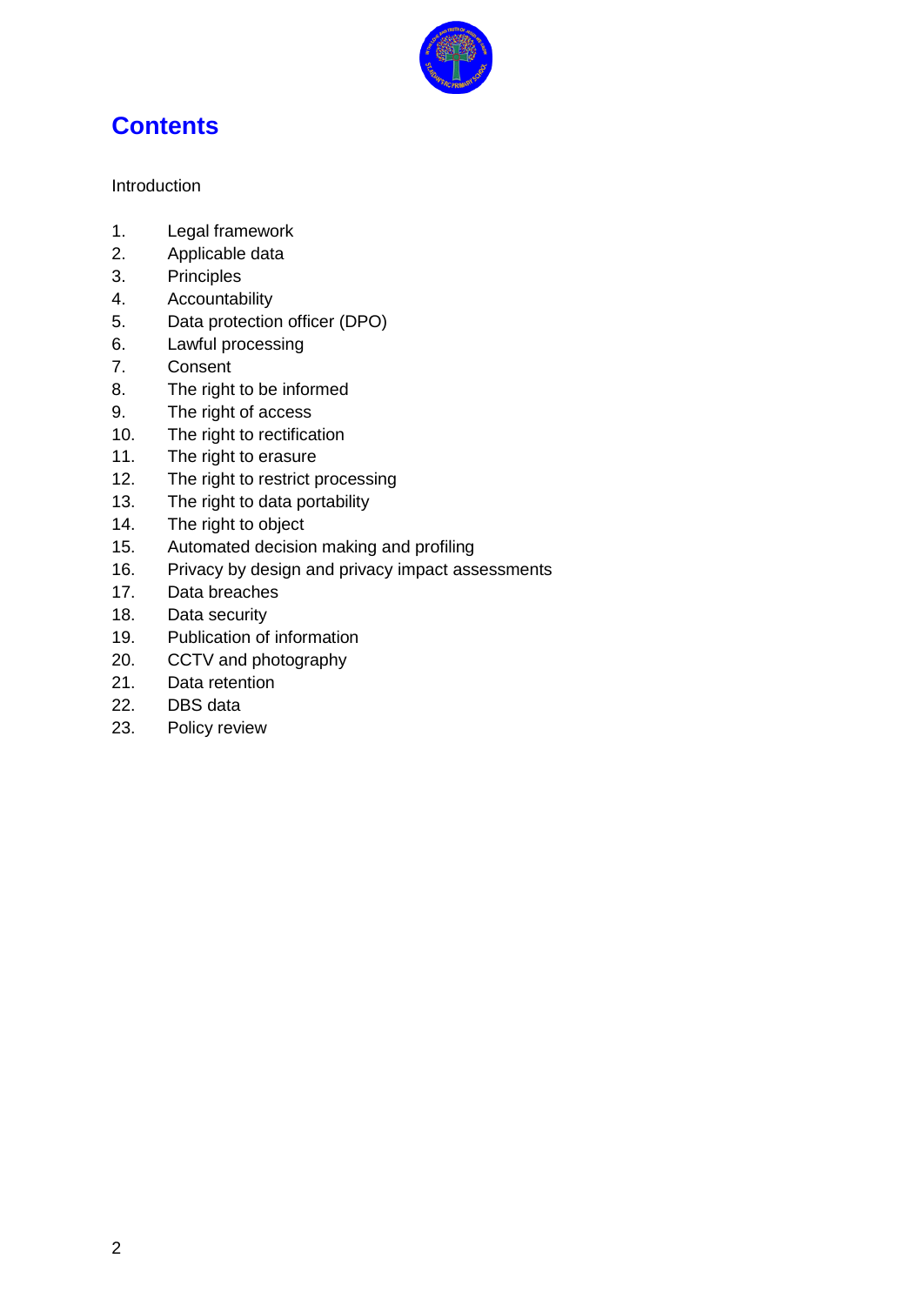

## **Introduction**

St Aidan"s RC Primary School is required to keep and process personal information about its staff members and pupils in accordance with its legal obligations under the GDPR.

The school may, from time to time, be required to share personal information about its staff or pupils with other organisations, mainly the LA, other schools and educational bodies, and Children"s Services.

This policy is in place to ensure all staff and governors are aware of their responsibilities and outlines how the school complies with the following core principles of the GDPR.

Organisational methods for keeping data secure are imperative, and <Name of school> believes that it is good practice to ensure policies are practical, backed up by clear written procedures.

This policy complies with the requirements set out in the GDPR, which comes into effect in May 2018. The government have confirmed that the UK"s decision to leave the EU has not affected the commencement of the GDPR.

Signed by:

Headteacher Samantha Leslie Date: 23.5.18.

Chair of governors Ann Howe Date: 23.5.18.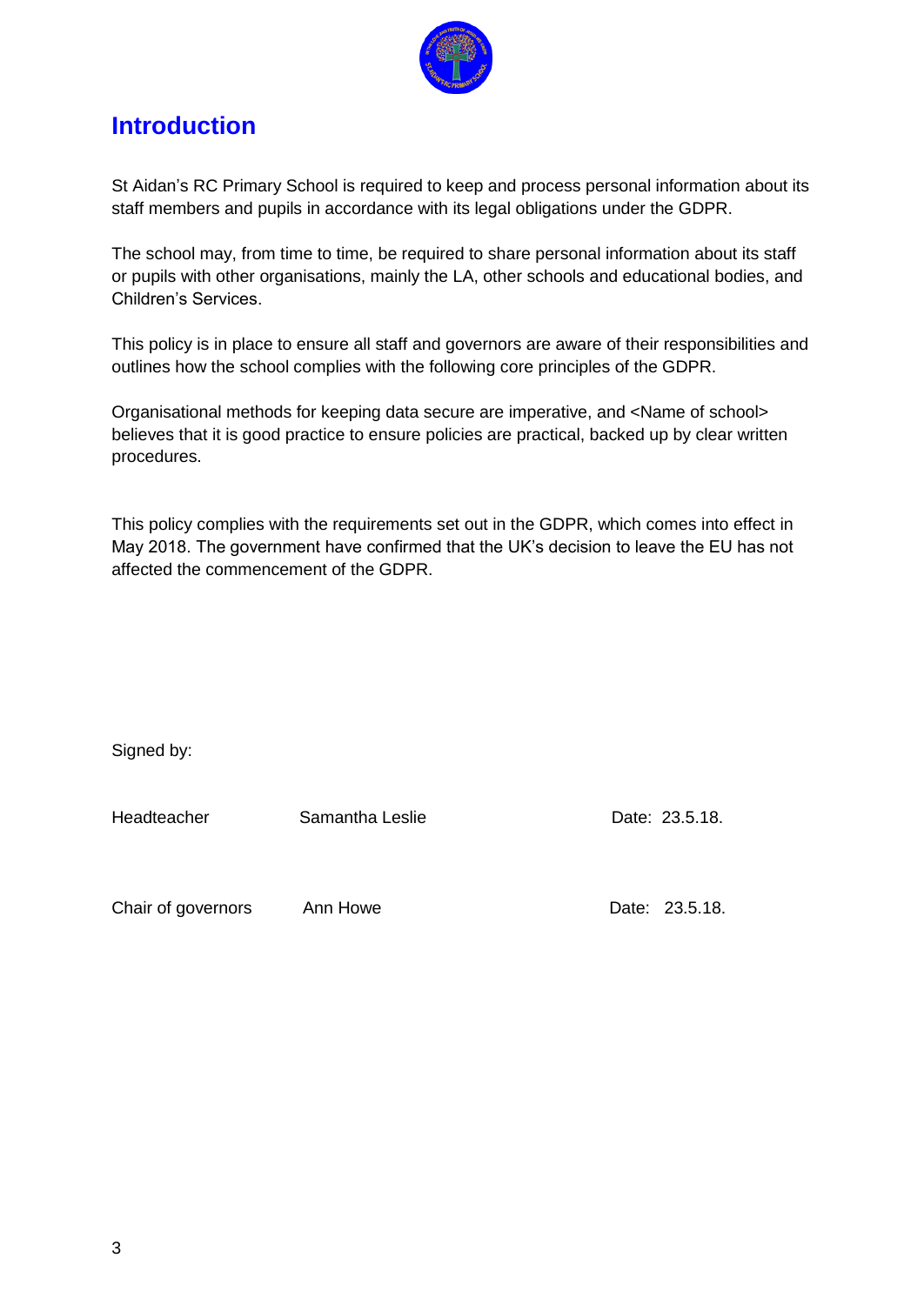

#### **1. Legal framework**

1.1. This policy has due regard to legislation, including, but not limited to the following:

• The General Data Protection Regulation

- The Freedom of Information Act 2000
- The Education (Pupil Information) (England) Regulations 2005 (as amended in 2016)

• The Freedom of Information and Data Protection (Appropriate Limit and Fees) Regulations 2004

• The School Standards and Framework Act 1998

1.2. This policy also has regard to the following guidance:

• ICO (2018) "Guide to the General Data Protection Regulation (GDPR)"

1.3. This policy will be implemented in conjunction with the following other school policies:

- Photography and Videos at School Policy
- Data Security Policy
- Freedom of Information Policy
- **CCTV Policy**

#### **2. Applicable data**

2.1. For the purpose of this policy, personal data refers to information that relates to an identifiable, living individual, including information such as an online identifier, e.g. an IP address or UPN. The GDPR applies to both automated personal data and to manual filing systems, where personal data is accessible according to specific criteria, as well as to chronologically ordered data and pseudonymised data, e.g. keycoded.

2.2. Sensitive personal data is referred to in the GDPR as "special categories of personal data", which are broadly the same as those in the Data Protection Act (DPA) 1998. These specifically include the processing of genetic data, biometric data and data concerning health matters.

## **3. Principles**

3.1. In accordance with the requirements outlined in the GDPR, personal data will be:

• Processed lawfully, fairly and in a transparent manner in relation to individuals.

• Collected for specified, explicit and legitimate purposes and not further processed in a manner that is incompatible with those purposes; further processing for archiving purposes in the public interest, scientific or historical research purposes or statistical purposes shall not be considered to be incompatible with the initial purposes.

• Adequate, relevant and limited to what is necessary in relation to the purposes for which they are processed.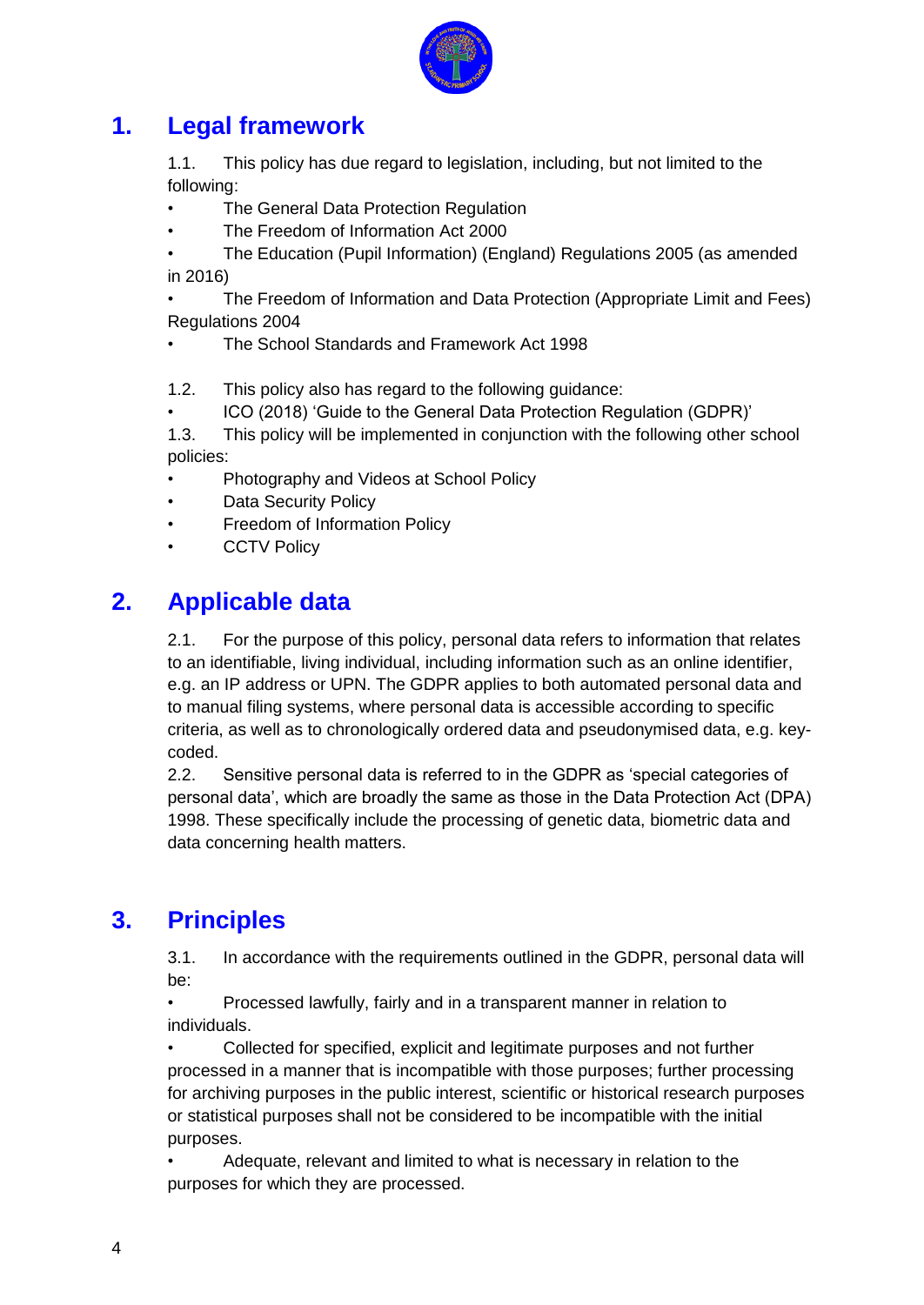

• Accurate and, where necessary, kept up-to-date; every reasonable step must be taken to ensure that personal data that are inaccurate, having regard to the purposes for which they are processed, are erased or rectified without delay.

• Kept in a form which permits identification of data subjects for no longer than is necessary for the purposes for which the personal data are processed; personal data may be stored for longer periods, insofar as the personal data will be processed solely for archiving purposes in the public interest, scientific or historical research purposes or statistical purposes, subject to implementation of the appropriate technical and organisational measures required by the GDPR in order to safeguard the rights and freedoms of individuals.

• Processed in a manner that ensures appropriate security of the personal data, including protection against unauthorised or unlawful processing and against accidental loss, destruction or damage, using appropriate technical or organisational measures.

3.2. The GDPR also requires that "the controller shall be responsible for, and able to demonstrate, compliance with the principles".

## **4. Accountability**

4.1. St Aidan"s RC Primary School will implement appropriate technical and organisational measures to demonstrate that data is processed in line with the principles set out in the GDPR.

4.2. The school will provide comprehensive, clear and transparent privacy policies.

4.3. Records of activities relating to higher risk processing will be maintained, such as the processing of activities that:

- Are not occasional.
- Could result in a risk to the rights and freedoms of individuals.

• Involve the processing of special categories of data or criminal conviction and offence data.

- 4.4. Internal records of processing activities will include the following:
- Name and details of the organisation
- Purpose(s) of the processing
- Description of the categories of individuals and personal data
- Retention schedules
- Categories of recipients of personal data
- Description of technical and organisational security measures
- Details of transfers to third countries, including documentation of the transfer mechanism safeguards in place
- 4.6. The school will implement measures that meet the principles of data protection by design and data protection by default, such as:
- Data minimisation.
- Pseudonymisation.
- Transparency.
- Allowing individuals to monitor processing.
- Continuously creating and improving security features.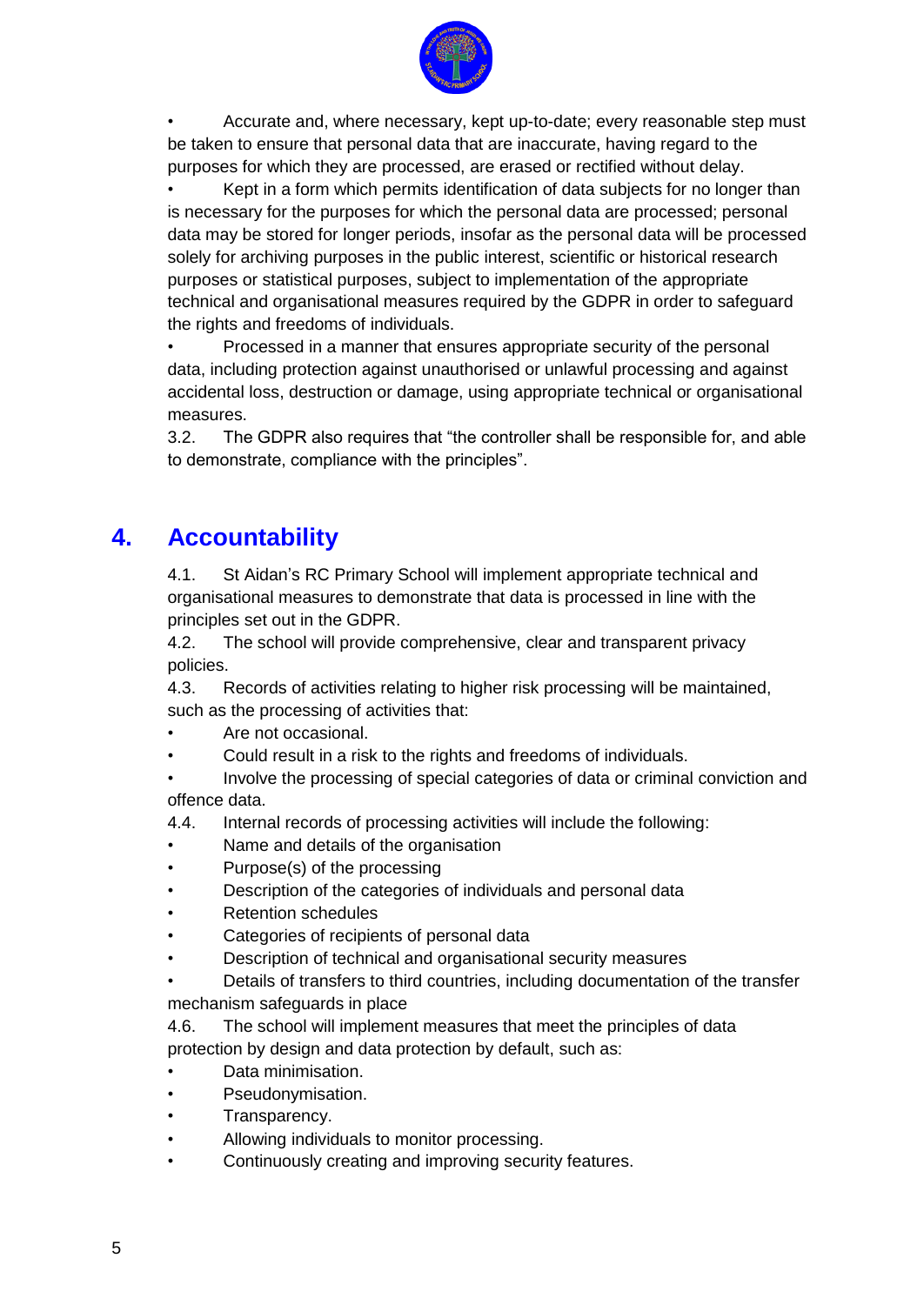

4.7. Data protection impact assessments will be used, where appropriate.

## **5. Data protection officer (DPO)**

5.1. A DPO will be appointed in order to:

• Inform and advise the school and its employees about their obligations to comply with the GDPR and other data protection laws.

• Monitor the school"s compliance with the GDPR and other laws, including managing internal data protection activities, advising on data protection impact assessments, conducting internal audits, and providing the required training to staff members.

5.2. An existing employee will be appointed to the role of DPO provided that their duties are compatible with the duties of the DPO and do not lead to a conflict of interests.

5.3. The individual appointed as DPO will have professional experience and knowledge of data protection law, particularly that in relation to schools.

5.4. The DPO will report to the highest level of management at the school, which is the headteacher.

5.5. The DPO will operate independently and will not be dismissed or penalised for performing their task.

5.6. Sufficient resources will be provided to the DPO to enable them to meet their GDPR obligations.

## **6. Lawful processing**

6.1. The legal basis for processing data will be identified and documented prior to data being processed.

6.2. Under the GDPR, data will be lawfully processed under the following conditions:

- The consent of the data subject has been obtained.
- Processing is necessary for:
	- 1. Compliance with a legal obligation.
	- 2. The performance of a task carried out in the public interest or in the exercise of official authority vested in the controller.
	- 3. For the performance of a contract with the data subject or to take steps to enter into a contract.
	- 4. Protecting the vital interests of a data subject or another person.
	- 5. For the purposes of legitimate interests pursued by the controller or a third party, except where such interests are overridden by the interests, rights or freedoms of the data subject. (This condition is not available to processing undertaken by the school in the performance of its tasks.)

6.3. Sensitive data will only be processed under the following conditions:

Explicit consent of the data subject, unless reliance on consent is prohibited by EU or Member State law.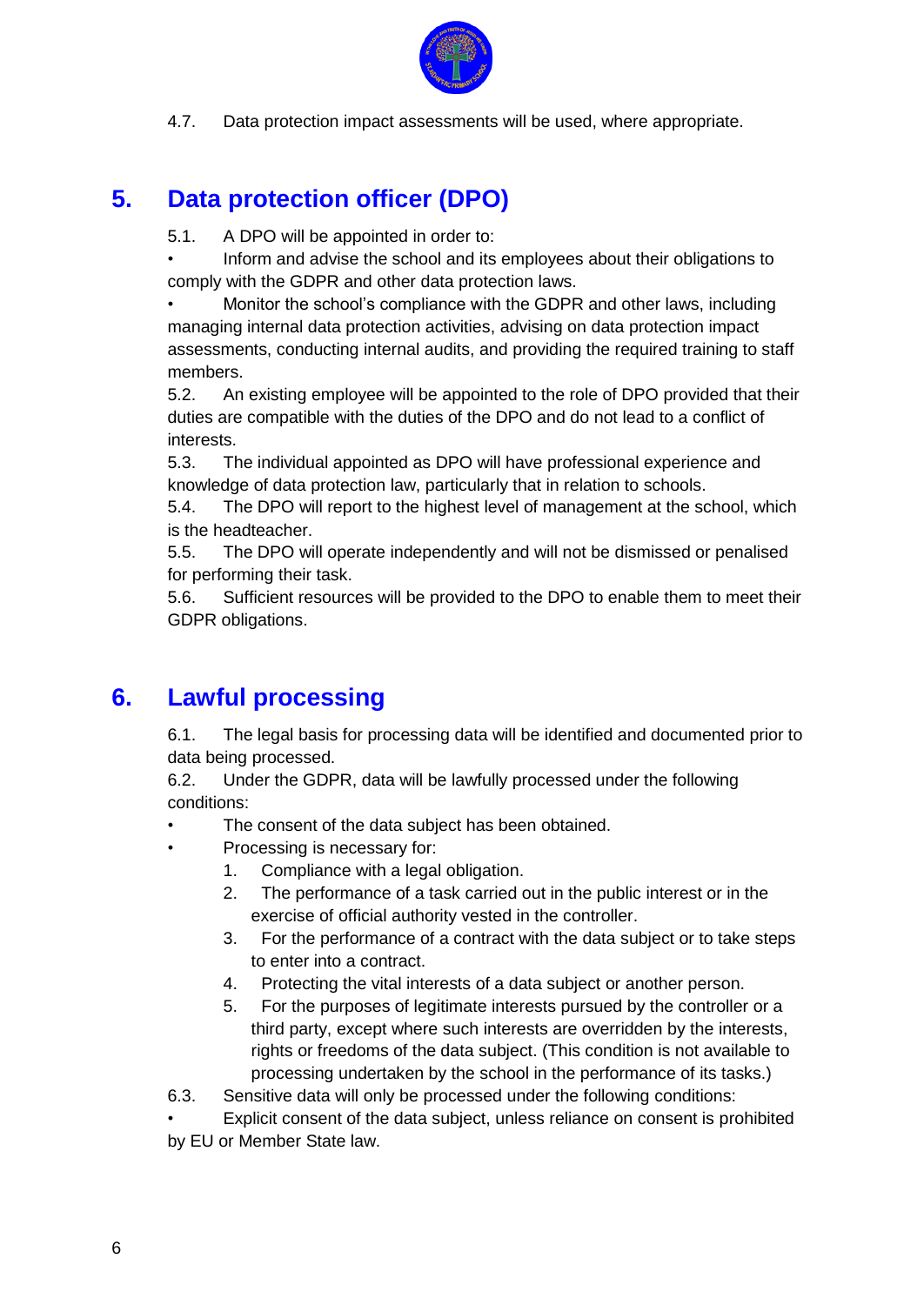

• Processing carried out by a not-for-profit body with a political, philosophical, religious or trade union aim provided the processing relates only to members or former members (or those who have regular contact with it in connection with those purposes) and provided there is no disclosure to a third party without consent.

• Processing relates to personal data manifestly made public by the data subject.

- Processing is necessary for:
	- 1. Carrying out obligations under employment, social security or social protection law, or a collective agreement.
	- 2. Protecting the vital interests of a data subject or another individual where the data subject is physically or legally incapable of giving consent.
	- 3. The establishment, exercise or defence of legal claims or where courts are acting in their judicial capacity.
	- 4. Reasons of substantial public interest on the basis of Union or Member State law which is proportionate to the aim pursued and which contains appropriate safeguards.
	- 5. The purposes of preventative or occupational medicine, for assessing the working capacity of the employee, medical diagnosis, the provision of health or social care or treatment or management of health or social care systems and services on the basis of Union or Member State law or a contract with a health professional.
	- 6. Reasons of public interest in the area of public health, such as protecting against serious cross-border threats to health or ensuring high standards of healthcare and of medicinal products or medical devices.
	- 7. Archiving purposes in the public interest, or scientific and historical research purposes or statistical purposes in accordance with article 89(1).

#### **7. Consent**

7.1. Consent must be a positive indication. It cannot be inferred from silence, inactivity or pre-ticked boxes.

7.2. Consent will only be accepted where it is freely given, specific, informed and an unambiguous indication of the individual's wishes.

7.3. Where consent is given, a record will be kept documenting how and when consent was given.

7.4. The school ensures that consent mechanisms meet the standards of the GDPR. Where the standard of consent cannot be met, an alternative legal basis for processing the data must be found, or the processing must cease.

7.5. Consent accepted under the DPA will be reviewed to ensure it meets the standards of the GDPR; however, acceptable consent obtained under the DPA will not be re-obtained.

7.6. Consent can be withdrawn by the individual at any time.

7.7. Where a child is under the age of 16 (or younger if the law provides it i.e. up to the age of 13), the consent of parents will be sought prior to the processing of their data, except where the processing is related to preventative or counselling services offered directly to a child.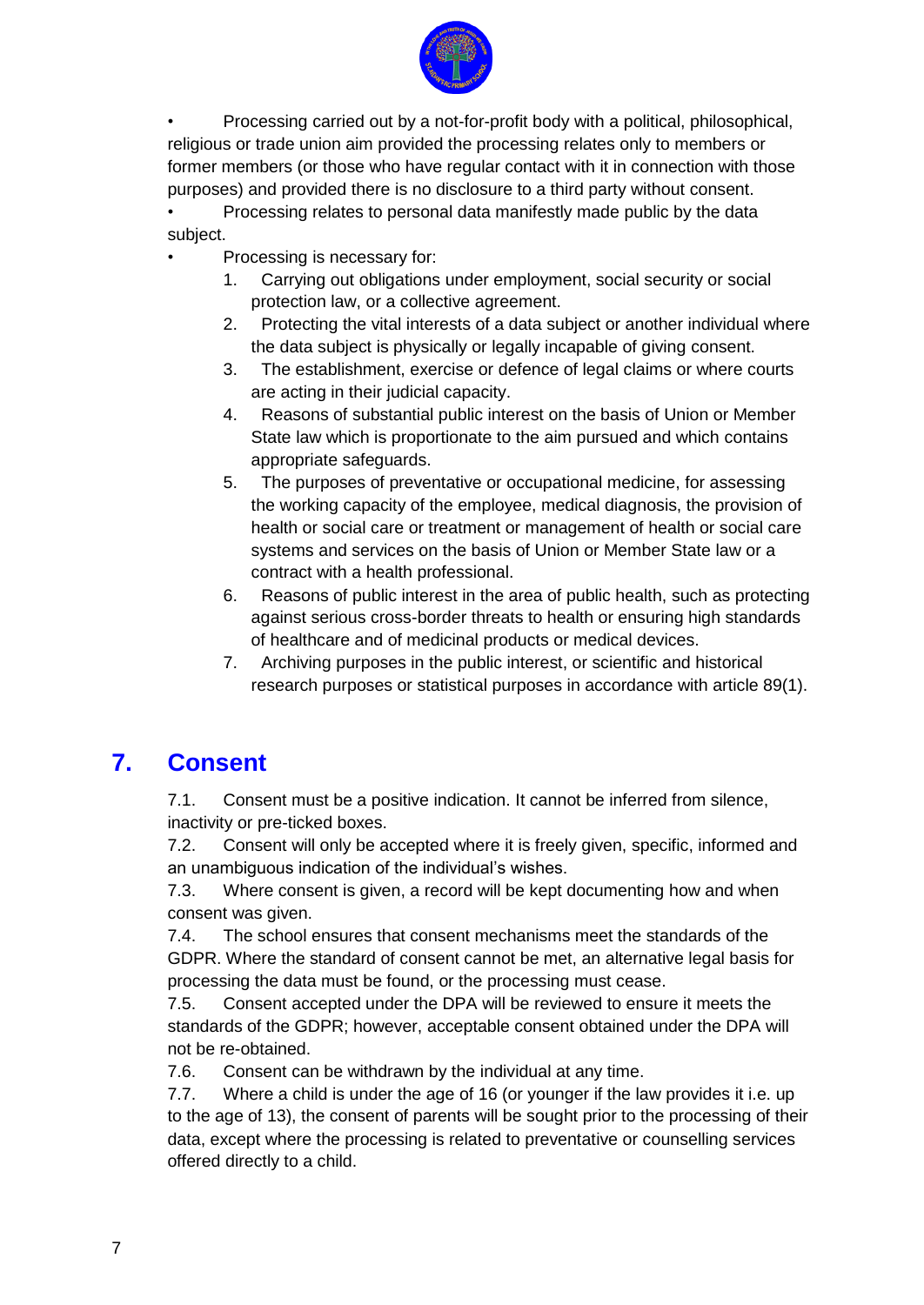

## **8. The right to be informed**

8.1. The privacy notice supplied to individuals in regards to the processing of their personal data will be written in clear, plain language which is concise, transparent, easily accessible and free of charge.

8.2. If services are offered directly to a child, the school will ensure that the privacy notice is written in a clear, plain manner that the child will understand. 8.3. In relation to data obtained both directly from the data subject and not obtained directly from the data subject, the following information will be supplied within the privacy notice:

The identity and contact details of the controller (and where applicable, the controller"s representative) and the DPO.

- The purpose of, and the legal basis for, processing the data.
- The legitimate interests of the controller or third party.
- Any recipient or categories of recipients of the personal data.
- Details of transfers to third countries and the safeguards in place.
- The retention period of criteria used to determine the retention period.
- The existence of the data subject's rights, including the right to:
	- 1. Withdraw consent at any time.
	- 2. Lodge a complaint with a supervisory authority.

The existence of automated decision making, including profiling, how decisions are made, the significance of the process and the consequences.

8.4. Where data is obtained directly from the data subject, information regarding whether the provision of personal data is part of a statutory or contractual requirement, as well as any possible consequences of failing to provide the personal data, will be provided.

8.5. Where data is not obtained directly from the data subject, information regarding the categories of personal data that the school holds, the source that the personal data originates from and whether it came from publicly accessible sources, will be provided.

8.6. For data obtained directly from the data subject, this information will be supplied at the time the data is obtained.

8.7. In relation to data that is not obtained directly from the data subject, this information will be supplied:

• Within one month of having obtained the data.

If disclosure to another recipient is envisaged, at the latest, before the data are disclosed.

If the data are used to communicate with the individual, at the latest, when the first communication takes place.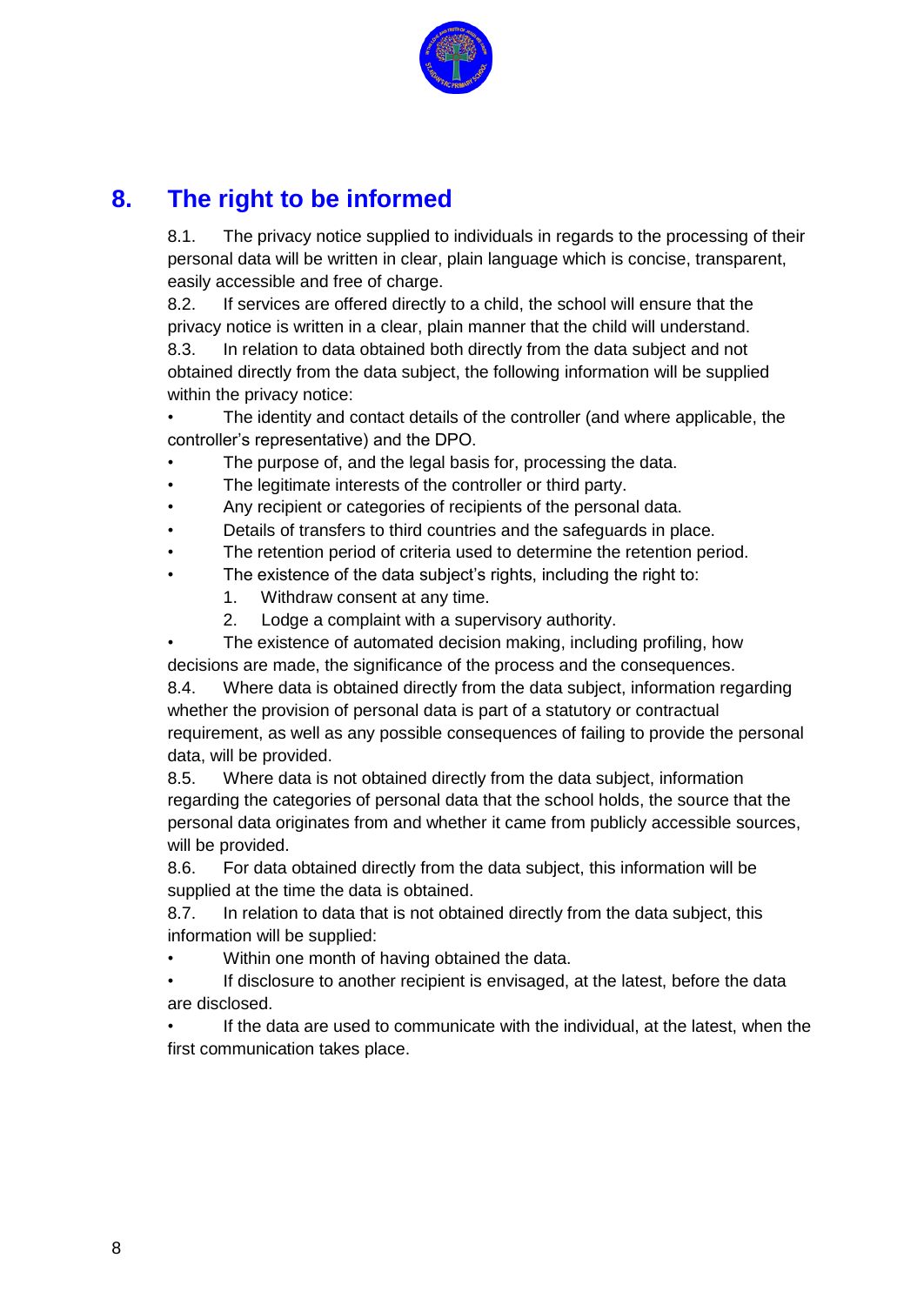

#### **9. The right of access**

9.1. Individuals have the right to obtain confirmation that their data is being processed.

9.2. Individuals have the right to submit a subject access request (SAR) to gain access to their personal data in order to verify the lawfulness of the processing.

9.3. The school will verify the identity of the person making the request before any information is supplied.

9.4. A copy of the information will be supplied to the individual free of charge; however, the school may impose a "reasonable fee" to comply with requests for further copies of the same information.

9.5. Where a SAR has been made electronically, the information will be provided in a commonly used electronic format.

9.6. Where a request is manifestly unfounded, excessive or repetitive, a reasonable fee will be charged.

9.7. All fees will be based on the administrative cost of providing the information.

9.8. All requests will be responded to without delay and at the latest, within one month of receipt.

9.9. In the event of numerous or complex requests, the period of compliance will be extended by a further two months. The individual will be informed of this extension and will receive an explanation of why the extension is necessary, within one month of the receipt of the request.

9.10. Where a request is manifestly unfounded or excessive, the school holds the right to refuse to respond to the request. The individual will be informed of this decision and the reasoning behind it, as well as their right to complain to the supervisory authority and to a judicial remedy, within one month of the refusal. 9.11. In the event that a large quantity of information is being processed about an individual, the school will ask the individual to specify the information the request is in relation to.

## **10. The right to rectification**

10.1. Individuals are entitled to have any inaccurate or incomplete personal data rectified.

10.2. Where the personal data in question has been disclosed to third parties, the school will inform them of the rectification where possible.

10.3. Where appropriate, the school will inform the individual about the third parties that the data has been disclosed to.

10.4. Requests for rectification will be responded to within one month; this will be extended by two months where the request for rectification is complex.

10.5. Where no action is being taken in response to a request for rectification, the school will explain the reason for this to the individual and will inform them of their right to complain to the supervisory authority and to a judicial remedy.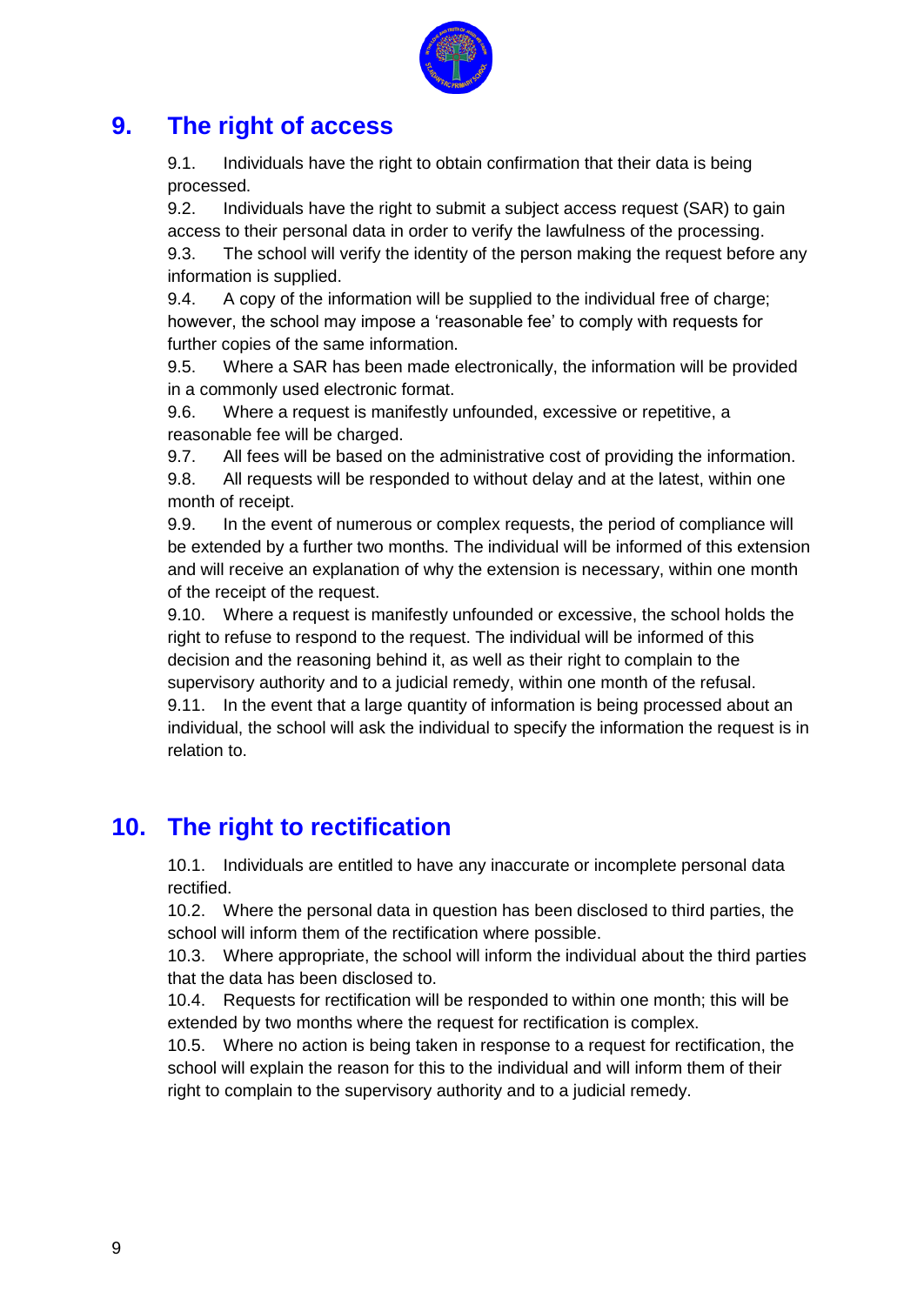

#### **11. The right to erasure**

11.1. Individuals hold the right to request the deletion or removal of personal data where there is no compelling reason for its continued processing.

11.2. Individuals have the right to erasure in the following circumstances:

• Where the personal data is no longer necessary in relation to the purpose for which it was originally collected/processed

- When the individual withdraws their consent
- When the individual objects to the processing and there is no overriding legitimate interest for continuing the processing
- The personal data was unlawfully processed

The personal data is required to be erased in order to comply with a legal obligation

The personal data is processed in relation to the offer of information society services to a child

11.3. The school has the right to refuse a request for erasure where the personal data is being processed for the following reasons:

• To exercise the right of freedom of expression and information

• To comply with a legal obligation for the performance of a public interest task or exercise of official authority

• For public health purposes in the public interest

• For archiving purposes in the public interest, scientific research, historical research or statistical purposes

The exercise or defence of legal claims

11.4. As a child may not fully understand the risks involved in the processing of data when consent is obtained, special attention will be given to existing situations where a child has given consent to processing and they later request erasure of the data, regardless of age at the time of the request.

11.5. Where personal data has been disclosed to third parties, they will be informed about the erasure of the personal data, unless it is impossible or involves disproportionate effort to do so.

11.6. Where personal data has been made public within an online environment, the school will inform other organisations who process the personal data to erase links to and copies of the personal data in question.

## **12. The right to restrict processing**

12.1. Individuals have the right to block or suppress the school"s processing of personal data.

12.2. In the event that processing is restricted, the school will store the personal data, but not further process it, guaranteeing that just enough information about the individual has been retained to ensure that the restriction is respected in future. 12.3. The school will restrict the processing of personal data in the following circumstances:

• Where an individual contests the accuracy of the personal data, processing will be restricted until the school has verified the accuracy of the data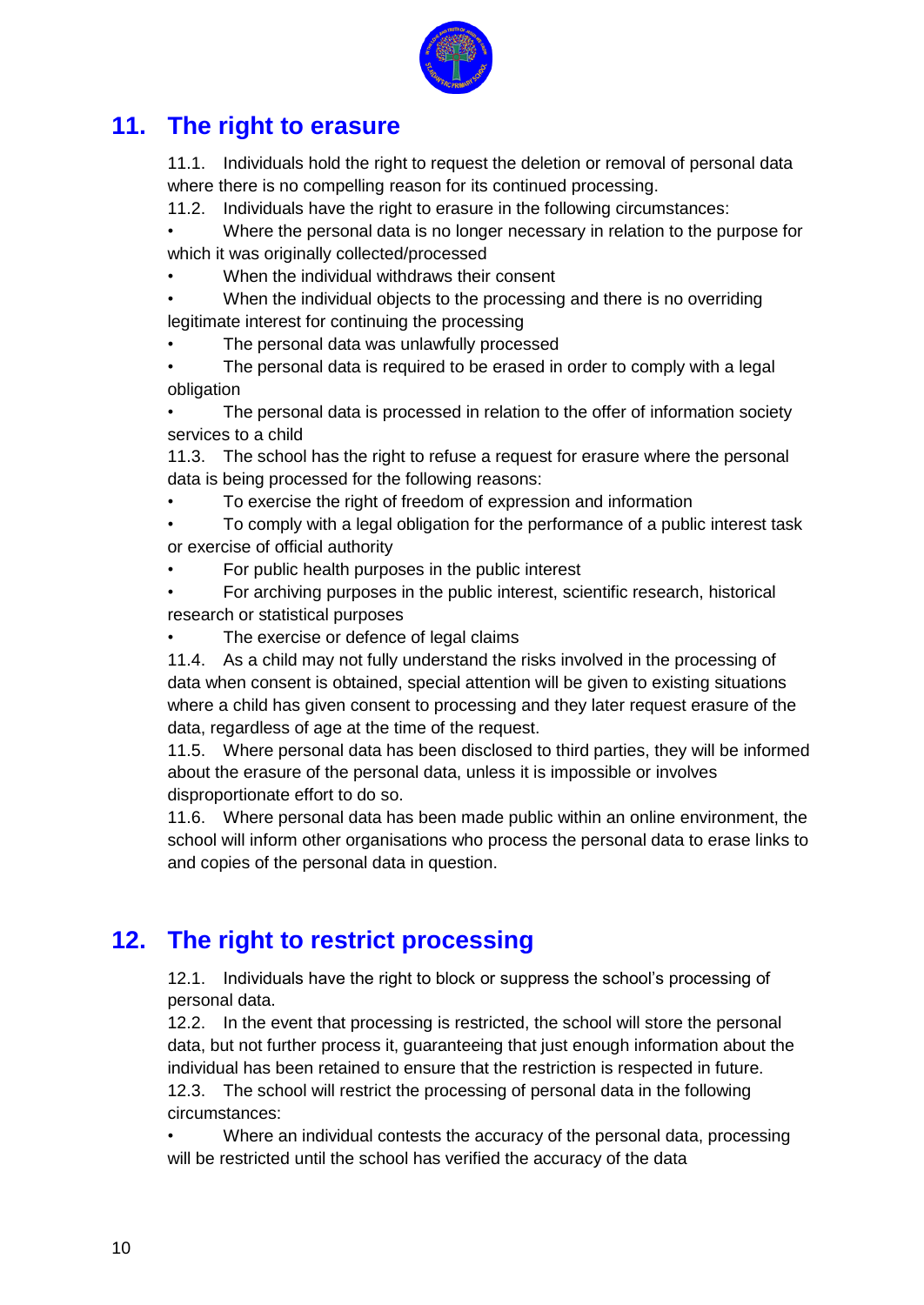

• Where an individual has objected to the processing and the school is considering whether their legitimate grounds override those of the individual

• Where processing is unlawful and the individual opposes erasure and requests restriction instead

• Where the school no longer needs the personal data but the individual requires the data to establish, exercise or defend a legal claim

12.4. If the personal data in question has been disclosed to third parties, the school will inform them about the restriction on the processing of the personal data, unless it is impossible or involves disproportionate effort to do so.

12.5. The school will inform individuals when a restriction on processing has been lifted.

## **13. The right to data portability**

13.1. Individuals have the right to obtain and reuse their personal data for their own purposes across different services.

13.2. Personal data can be easily moved, copied or transferred from one IT environment to another in a safe and secure manner, without hindrance to usability.

13.3. The right to data portability only applies in the following cases:

• To personal data that an individual has provided to a controller

Where the processing is based on the individual's consent or for the performance of a contract

When processing is carried out by automated means

13.4. Personal data will be provided in a structured, commonly used and machinereadable form.

13.5. The school will provide the information free of charge.

13.6. Where feasible, data will be transmitted directly to another organisation at the request of the individual.

13.7. The school is not required to adopt or maintain processing systems which are technically compatible with other organisations.

13.8. In the event that the personal data concerns more than one individual, the school will consider whether providing the information would prejudice the rights of any other individual.

13.9. The school will respond to any requests for portability within one month.

13.10. Where the request is complex, or a number of requests have been received, the time frame can be extended by two months, ensuring that the individual is informed of the extension and the reasoning behind it within one month of the receipt of the request.

13.11. Where no action is being taken in response to a request, the school will, without delay and at the latest within one month, explain to the individual the reason for this and will inform them of their right to complain to the supervisory authority and to a judicial remedy.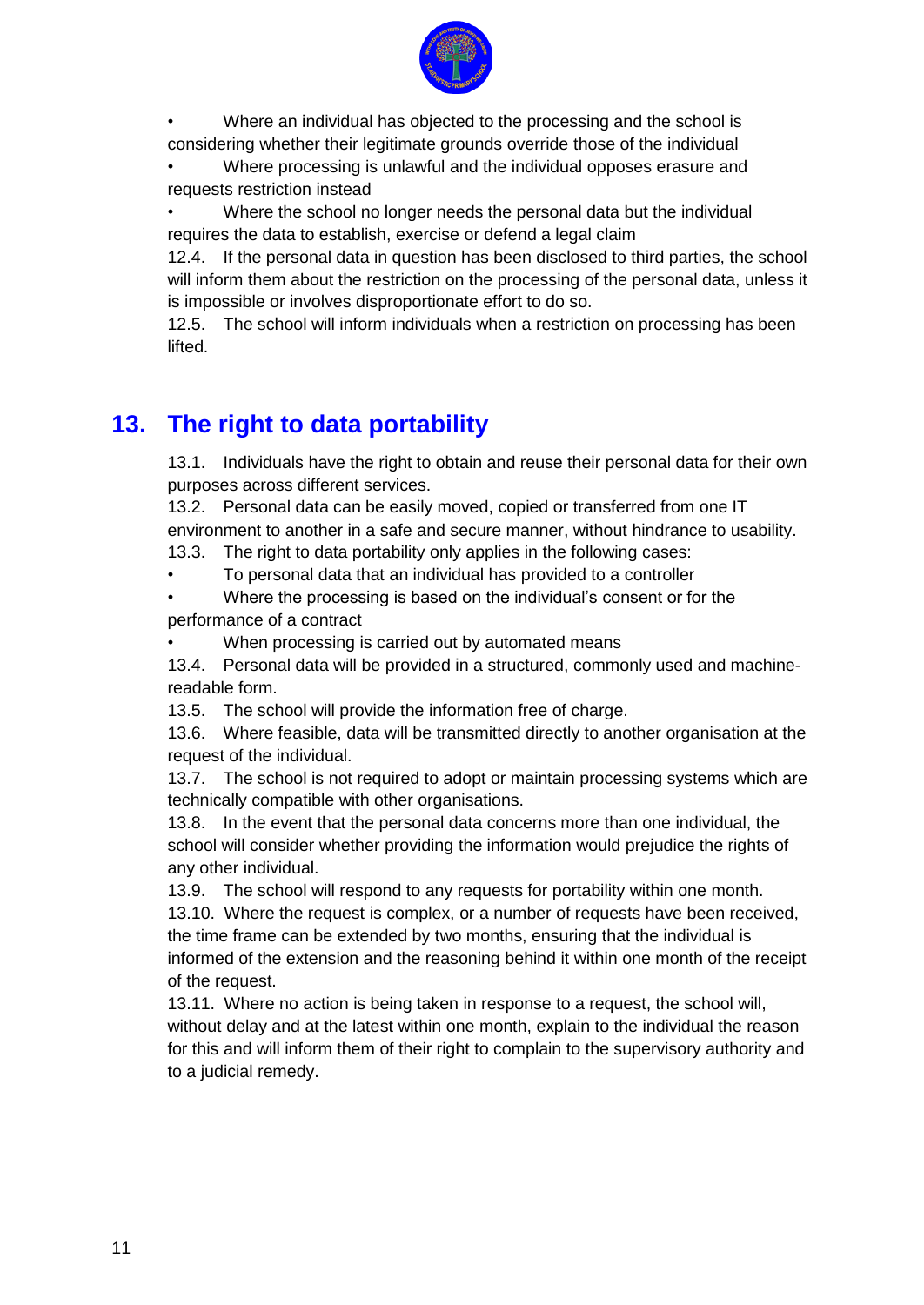

## **14. The right to object**

14.1. The school will inform individuals of their right to object at the first point of communication, and this information will be outlined in the privacy notice and explicitly brought to the attention of the data subject, ensuring that it is presented clearly and separately from any other information.

14.2. Individuals have the right to object to the following:

• Processing based on legitimate interests or the performance of a task in the public interest

• Direct marketing

• Processing for purposes of scientific or historical research and statistics.

14.3. Where personal data is processed for the performance of a legal task or legitimate interests:

• An individual"s grounds for objecting must relate to his or her particular situation.

• The school will stop processing the individual"s personal data unless the processing is for the establishment, exercise or defence of legal claims, or, where the school can demonstrate compelling legitimate grounds for the processing, which override the interests, rights and freedoms of the individual.

14.4. Where personal data is processed for direct marketing purposes:

• The school will stop processing personal data for direct marketing purposes as soon as an objection is received.

The school cannot refuse an individual's objection regarding data that is being processed for direct marketing purposes.

14.5. Where personal data is processed for research purposes:

The individual must have grounds relating to their particular situation in order to exercise their right to object.

• Where the processing of personal data is necessary for the performance of a public interest task, the school is not required to comply with an objection to the processing of the data.

14.6. Where the processing activity is outlined above, but is carried out online, the school will offer a method for individuals to object online.

#### **15. Automated decision making and profiling**

15.1. Individuals have the right not to be subject to a decision when:

It is based on automated processing, e.g. profiling.

It produces a legal effect or a similarly significant effect on the individual.

15.2. The school will take steps to ensure that individuals are able to obtain human intervention, express their point of view, and obtain an explanation of the decision and challenge it.

15.3. When automatically processing personal data for profiling purposes, the school will ensure that the appropriate safeguards are in place, including:

• Ensuring processing is fair and transparent by providing meaningful information about the logic involved, as well as the significance and the predicted impact.

Using appropriate mathematical or statistical procedures.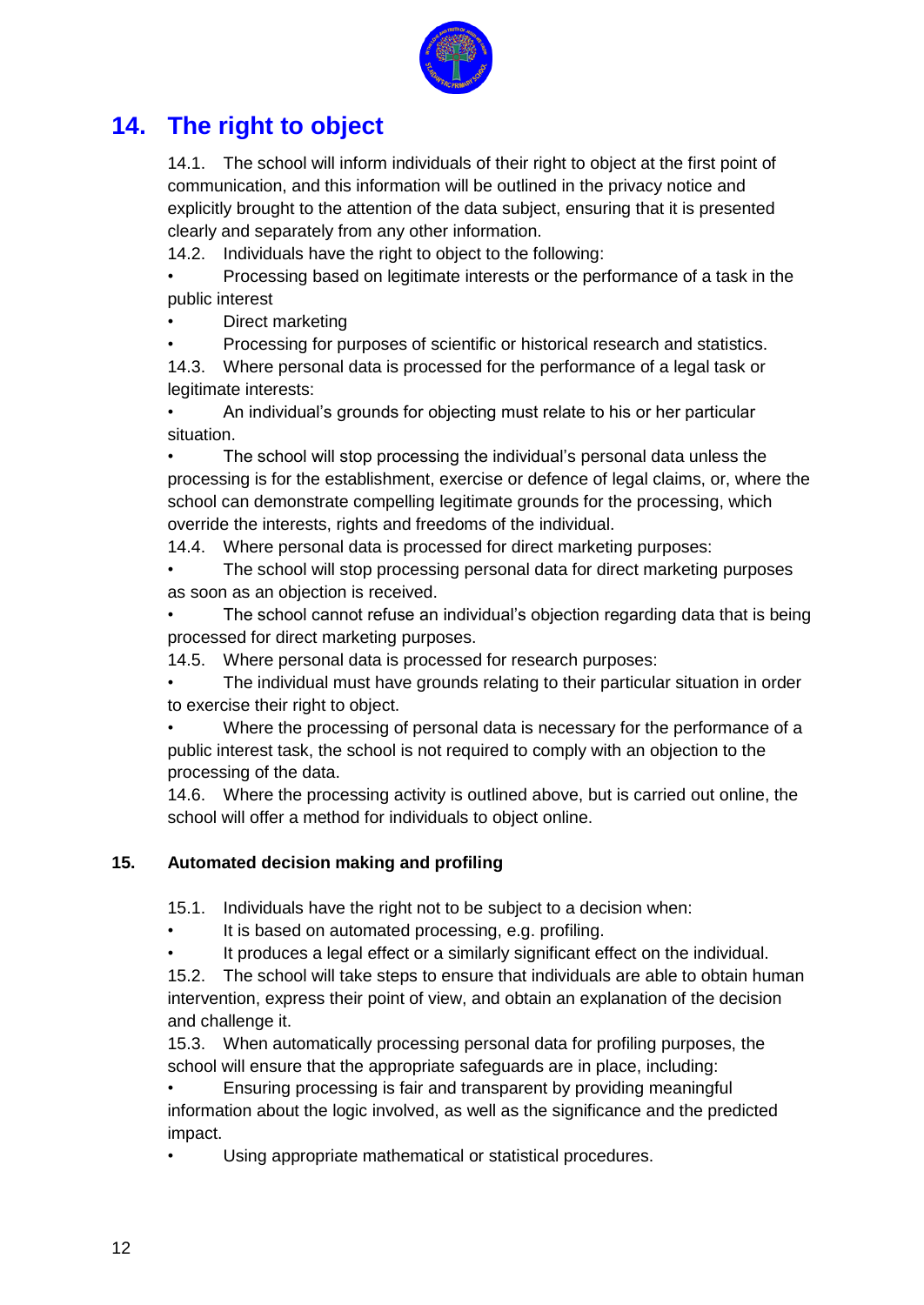

• Implementing appropriate technical and organisational measures to enable inaccuracies to be corrected and minimise the risk of errors.

Securing personal data in a way that is proportionate to the risk to the interests and rights of the individual and prevents discriminatory effects.

15.4. Automated decisions must not concern a child or be based on the processing of sensitive data, unless:

• The school has the explicit consent of the individual and/or their parents.

The processing is necessary for reasons of substantial public interest on the basis of EU/UK law.

## **16. Privacy by design and privacy impact assessments**

16.1. The school will act in accordance with the GDPR by adopting a privacy by design approach and implementing technical and organisational measures which demonstrate how the school has considered and integrated data protection into processing activities.

16.2. Data protection impact assessments (DPIAs) will be used to identify the most effective method of complying with the school"s data protection obligations and meeting individuals" expectations of privacy.

16.3. DPIAs will allow the school to identify and resolve problems at an early stage, thus reducing associated costs and preventing damage from being caused to the school"s reputation which might otherwise occur.

16.4. A DPIA will be carried out when using new technologies or when the processing is likely to result in a high risk to the rights and freedoms of individuals.

- 16.5. A DPIA will be used for more than one project, where necessary.
- 16.6. High risk processing includes, but is not limited to, the following:
- Systematic and extensive processing activities, such as profiling

• Large scale processing of special categories of data or personal data which is in relation to criminal convictions or offences

- The use of CCTV.
- 16.7. The school will ensure that all DPIAs include the following information:
- A description of the processing operations and the purposes

• An assessment of the necessity and proportionality of the processing in relation to the purpose

- An outline of the risks to individuals
- The measures implemented in order to address risk

16.8. Where a DPIA indicates high risk data processing, the school will consult the ICO to seek its opinion as to whether the processing operation complies with the GDPR.

#### **17. Data breaches**

17.1. The term 'personal data breach' refers to a breach of security which has led to the destruction, loss, alteration, unauthorised disclosure of, or access to, personal data.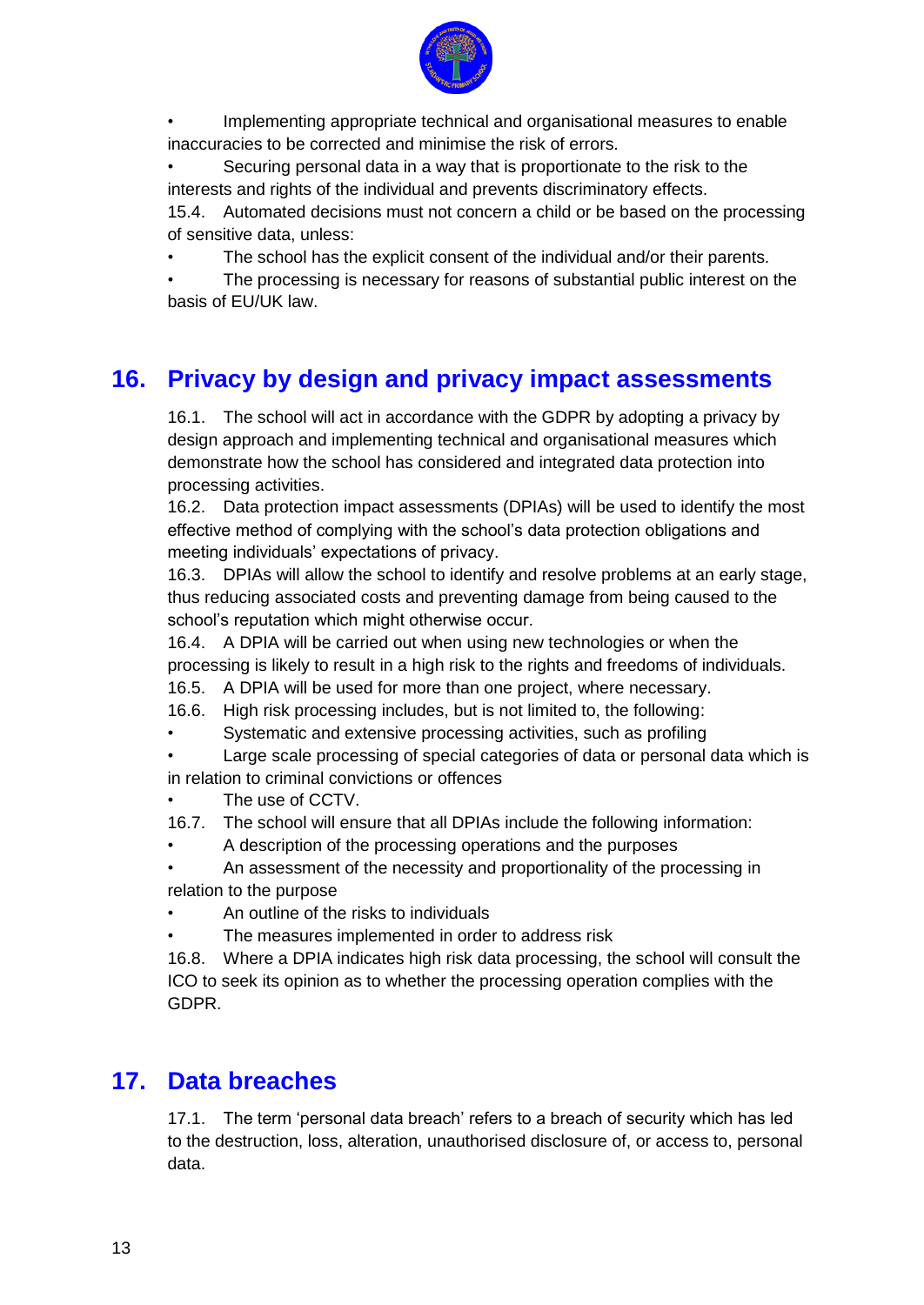

17.2. The headteacher will ensure that all staff members are made aware of, and understand, what constitutes a data breach as part of their CPD training.

17.3. Where a breach is likely to result in a risk to the rights and freedoms of individuals, the relevant supervisory authority will be informed.

17.4. All notifiable breaches will be reported to the relevant supervisory authority within 72 hours of the school becoming aware of it.

17.5. The risk of the breach having a detrimental effect on the individual, and the need to notify the relevant supervisory authority, will be assessed on a case-by-case basis.

17.6. In the event that a breach is likely to result in a high risk to the rights and freedoms of an individual, the school will notify those concerned directly.

17.7. A "high risk" breach means that the threshold for notifying the individual is higher than that for notifying the relevant supervisory authority.

17.8. In the event that a breach is sufficiently serious, the public will be notified without undue delay.

17.9. Effective and robust breach detection, investigation and internal reporting procedures are in place at the school, which facilitate decision-making in relation to whether the relevant supervisory authority or the public need to be notified.

17.10. Within a breach notification, the following information will be outlined:

The nature of the personal data breach, including the categories and approximate number of individuals and records concerned

- The name and contact details of the DPO
- An explanation of the likely consequences of the personal data breach

• A description of the proposed measures to be taken to deal with the personal data breach

• Where appropriate, a description of the measures taken to mitigate any possible adverse effects

17.11. Failure to report a breach when required to do so may result in a fine, as well as a fine for the breach itself.

#### **18. Data security**

18.1. Confidential paper records will be kept in a locked filing cabinet, drawer or safe, with restricted access.

18.2. Confidential paper records will not be left unattended or in clear view anywhere with general access.

18.3. Digital data is coded, encrypted (for mobile devices) and/or passwordprotected, both on a local hard drive and on a network drive that is regularly backed up off-site (check the backup service uses encryption).

18.4. Where data is saved on removable storage or a portable device, the device will be encrypted and kept in a locked filing cabinet, drawer or safe when not in use.

18.5. Memory sticks will not be used to hold personal information unless they are password-protected and fully encrypted.

18.6. All electronic devices used by staff are password-protected to protect the information on the device in case of theft.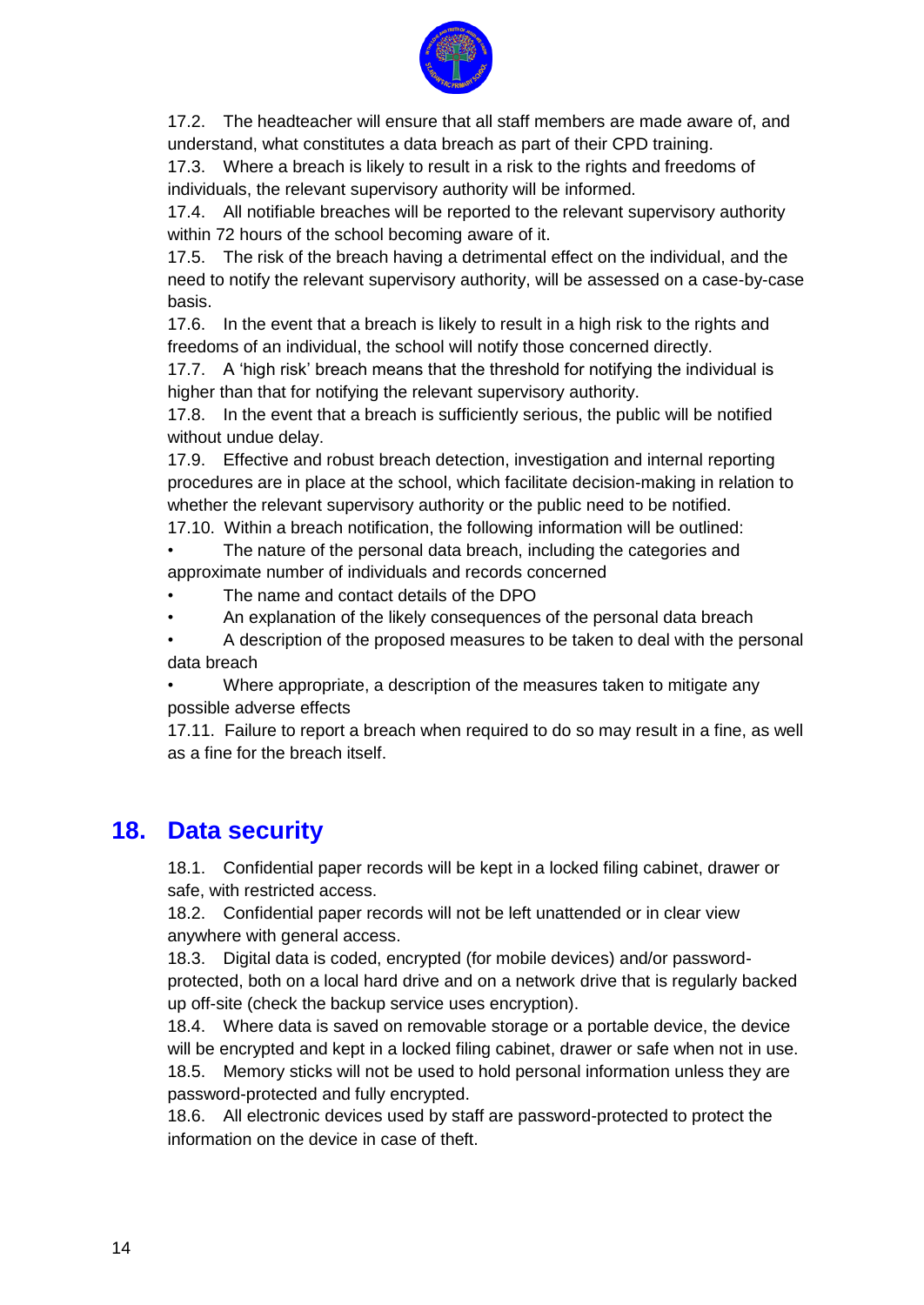

18.7. Where possible, the school enables electronic devices to allow the remote blocking or deletion of data in case of theft (e.g. through use of Lightspeed MDM). 18.8. Staff and governors will not use their personal laptops or computers for school purposes.

18.9. All necessary members of staff are provided with their own secure login and password, and every computer regularly prompts users to change their password.

18.10. Emails containing sensitive or confidential information are encrypted if there are unsecure servers between the sender and the recipient.

18.11. Circular emails to parents are sent blind carbon copy (bcc), so email addresses are not disclosed to other recipients.

18.12. When sending confidential information by fax, staff will always check that the recipient is correct before sending.

18.13. Where personal information that could be considered private or confidential is taken off the premises, either in electronic or paper format, staff will take extra care to follow the same procedures for security, e.g. use of encryption and keeping devices under lock and key. The person taking the information from the school premises accepts full responsibility for the security of the data.

18.14. Before sharing data, all staff members will ensure:

- They are allowed to share it.
- That adequate security is in place to protect it.
- Who will receive the data has been outlined in a privacy notice.

18.15. Under no circumstances are visitors allowed access to confidential or personal information. Visitors to areas of the school containing sensitive information are supervised at all times.

18.16. The physical security of the school"s buildings and storage systems, and access to them, is reviewed on a termly basis. If an increased risk in vandalism/burglary/theft is identified, extra measures to secure data storage will be put in place.

18.17. St Aidan"s RC Primary School takes its duties under the GDPR seriously and any unauthorised disclosure may result in disciplinary action.

18.18. The SLT is responsible for continuity and recovery measures are in place to ensure the security of protected data.

#### **19. Publication of information**

19.1. St Aidan"s RC Primary School publishes a publication scheme on its website outlining classes of information that will be made routinely available, including:

- Policies and procedures
- Minutes of meetings
- Annual reports
- Financial information

19.2. Classes of information specified in the publication scheme are made available quickly and easily on request.

19.3. St Aidan"s RC Primary will not publish any personal information, including photos, on its website without the permission of the affected individual and/or their parents.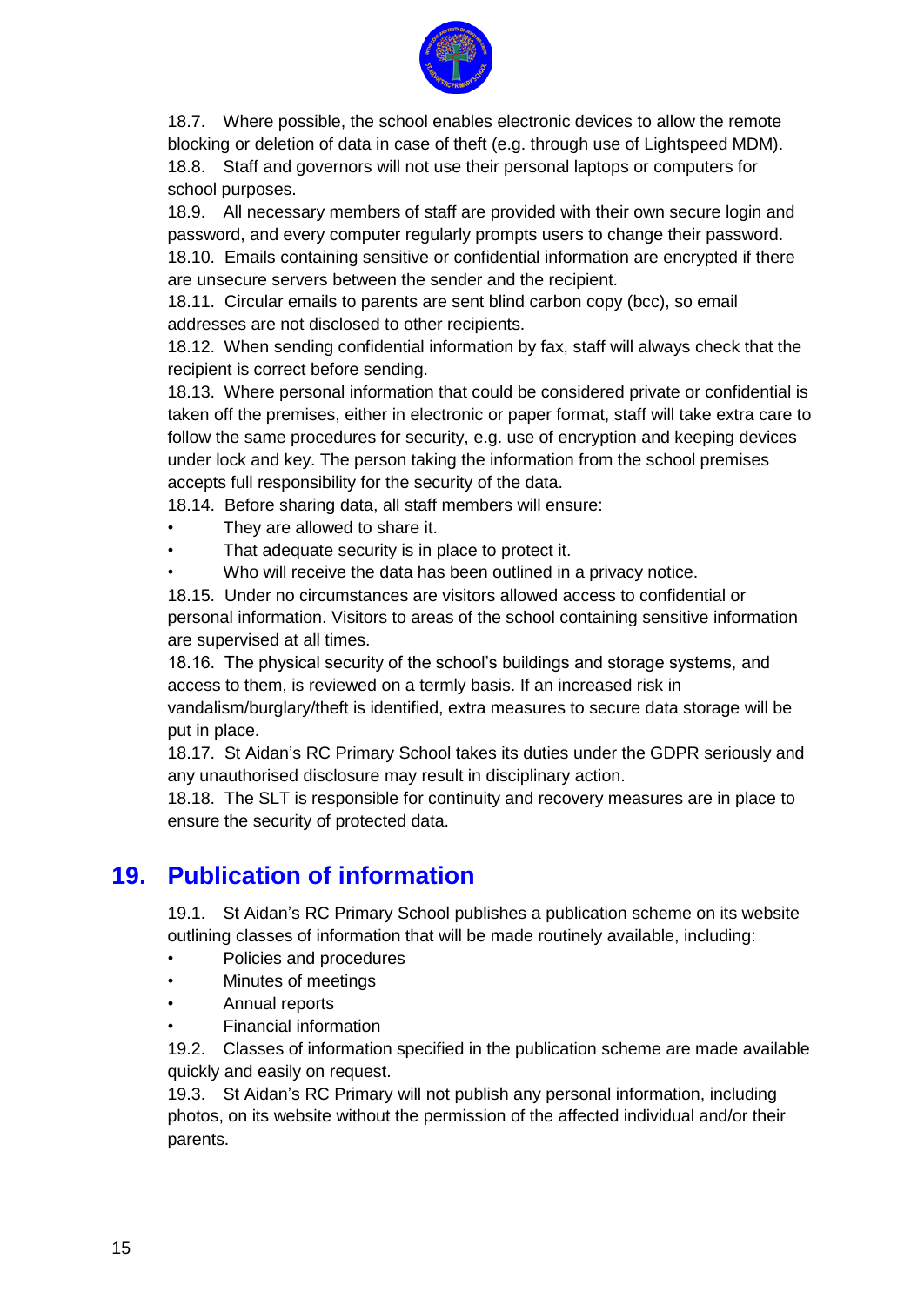

19.4. When uploading information to the school website, staff are considerate of any metadata or deletions which could be accessed in documents and images on the site.

## **20. CCTV and photography**

20.1. The school understands that recording images of identifiable individuals constitutes as processing personal information, so it is done in line with data protection principles.

20.2. The school notifies all pupils, staff and visitors of the purpose for collecting CCTV images via notice boards, letters and email.

20.3. Cameras are only placed where they do not intrude on anyone"s privacy and are necessary to fulfil their purpose.

20.4. All CCTV footage will be kept for six months for security purposes; the SLT is responsible for keeping the records secure and allowing access.

20.5. The school will always indicate its intentions for taking photographs of pupils and will retrieve permission before publishing them.

20.6. If the school wishes to use images/video footage of pupils in a publication, such as the school website, prospectus, or recordings of school plays, written permission will be sought for the particular usage from the parent and/or the pupil. 20.7. Precautions, as outlined in the Photography and Videos at School Policy, are taken when publishing photographs of pupils, in print, video or on the school website. 20.8. Images captured by individuals for recreational/personal purposes, and videos made by parents for family use, are exempt from the GDPR.

#### **21. Data retention**

21.1. Data will not be kept for longer than is necessary.

21.2. Unrequired data will be deleted as soon as practicable.

21.3. Some educational records relating to former pupils or employees of the school may be kept for an extended period for legal reasons, but also to enable the provision of references or academic transcripts.

21.4. Paper documents will be shredded or pulped, and electronic memories scrubbed clean or destroyed in line with NCC guidance, once the data should no longer be retained.

#### **22. DBS data**

22.1. All data provided by the DBS will be handled in line with data protection legislation; this includes electronic communication.

22.2. Data provided by the DBS will never be duplicated.

22.3. Any third parties who access DBS information will be made aware of the data protection legislation, as well as their responsibilities as a data handler.